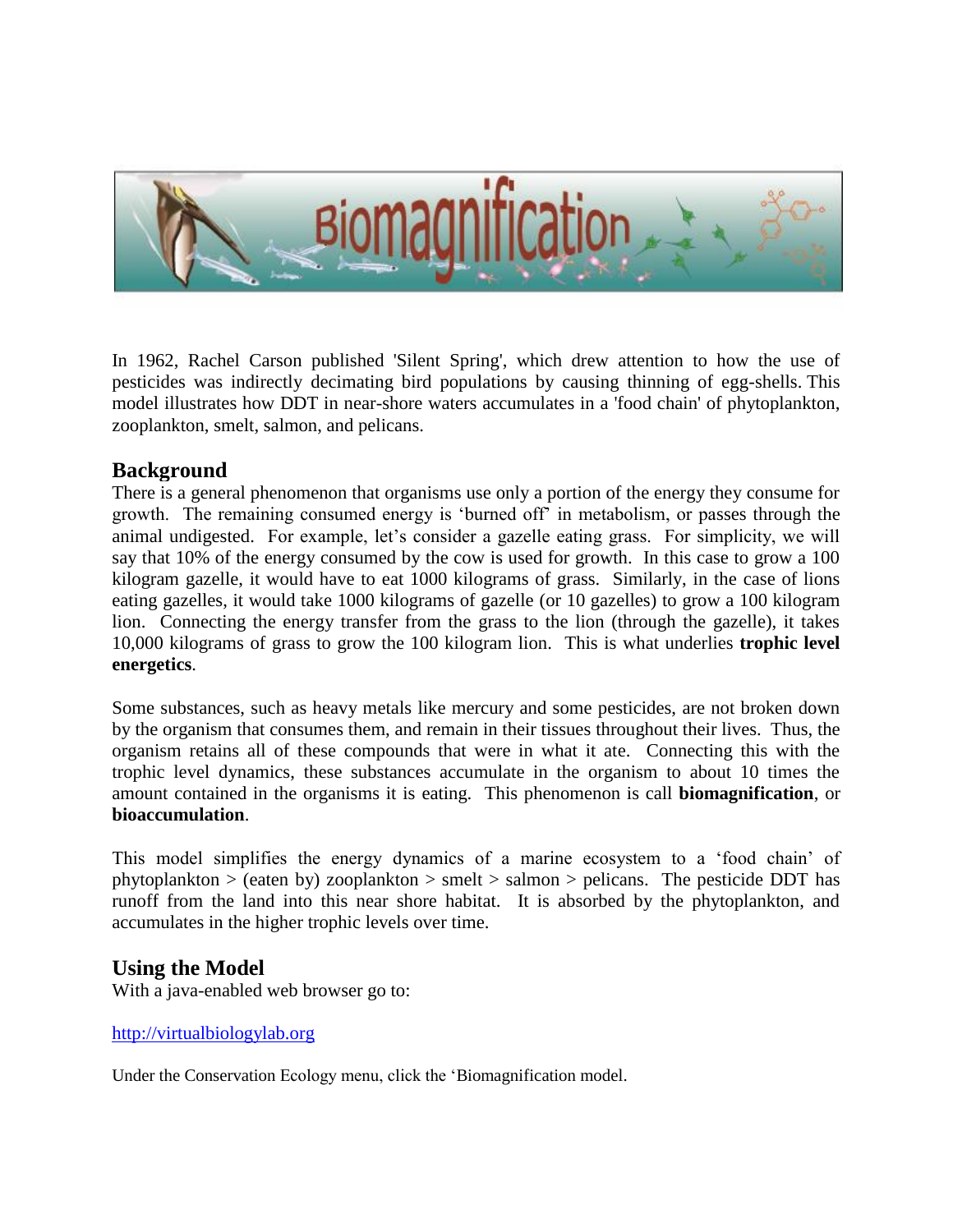The model opens on a virtual shoreline. Phytoplankton and zooplankton drift by in the current, smelt and salmon swim around feeding on them, while pelicans attack the fish from above. The graphs below the world view show the current average concentration of DDT among individuals in each population. This starts at zero and builds up over time (note that the Y-axis scales are different in each case). In this model when an individual is eaten or dies it is replaced with a new young individual whose DDT concentration starts at zero. Because of this, there is more variability among the larger and longer-lived species. The level of DDT contamination can be adjusted while the model is running (e.g. to observe the effects of environmental cleanup).



**Figure 1: Screen shot of the Biomagnification simulation**